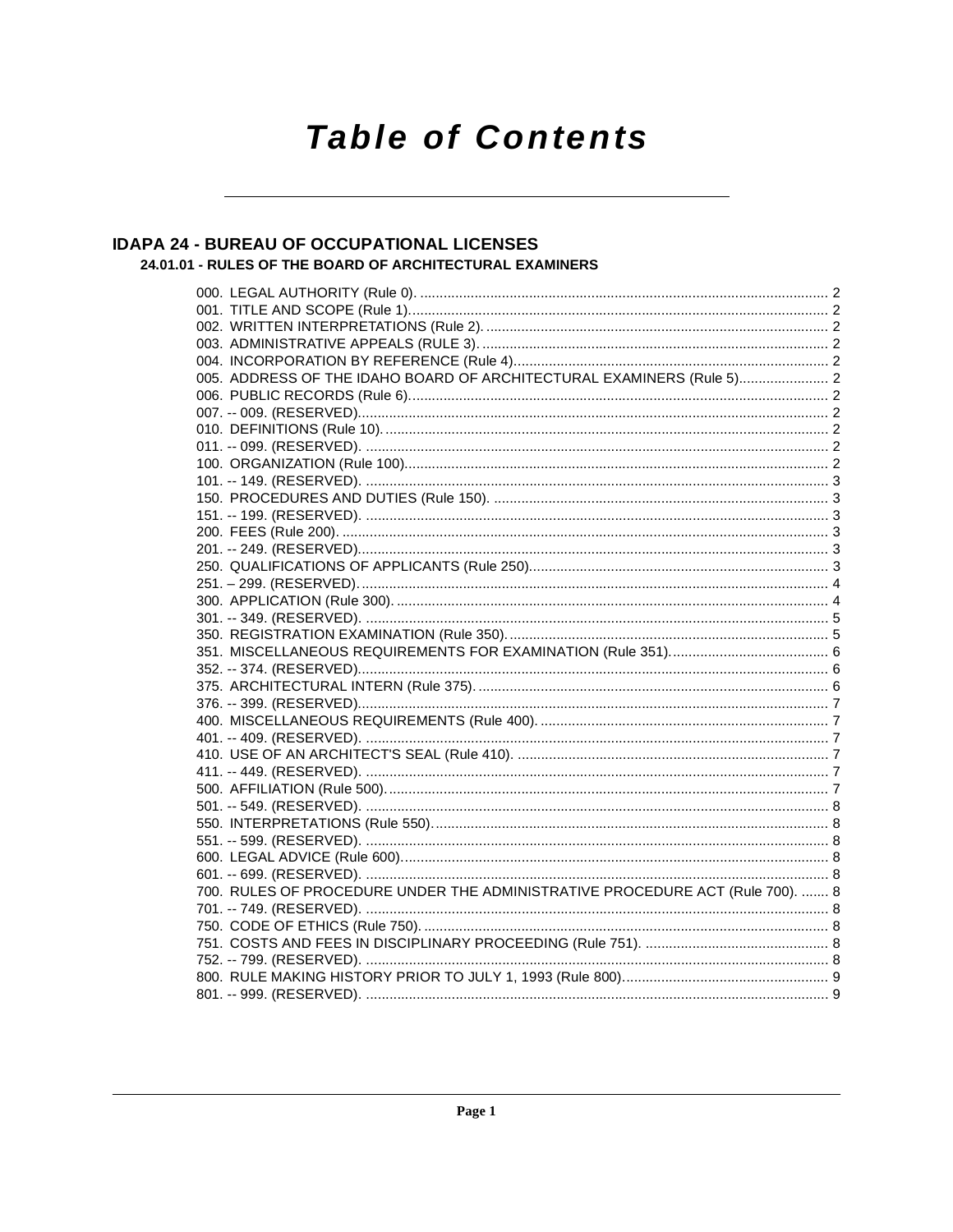#### **IDAPA 24 TITLE 01 Chapter 01**

#### **IDAPA 24 - BUREAU OF OCCUPATIONAL LICENSES**

#### **24.01.01 - RULES OF THE BOARD OF ARCHITECTURAL EXAMINERS**

#### <span id="page-1-2"></span><span id="page-1-1"></span><span id="page-1-0"></span>**000. LEGAL AUTHORITY (Rule 0).**

These rules are hereby prescribed and established pursuant to the authority vested in the Board of Architectural Examiners by the provisions of Section 54-312, Idaho Code. (7-1-93)

#### <span id="page-1-3"></span>**001. TITLE AND SCOPE (Rule 1).**

These rules shall be cited as IDAPA 24.01.01, "Rules of the Board of Architectural Examiners". (7-1-93)

#### <span id="page-1-4"></span>**002. WRITTEN INTERPRETATIONS (Rule 2).**

The board may have written statements that pertain to the interpretation of the rules of this chapter. Such interpretations, if any, are available for public inspection and copying at cost in the main office of the Bureau of Occupational Licenses. (3-15-02) Occupational Licenses.

#### <span id="page-1-5"></span>**003. ADMINISTRATIVE APPEALS (RULE 3).**

Administrative appeals shall be governed by the Administrative Procedure Act, Title 67, Chapter 52, Idaho Code.

(3-15-02)

#### <span id="page-1-6"></span>**004. INCORPORATION BY REFERENCE (Rule 4).**

The document titled 2001-2002 NCARB Handbook for Interns and Architects, dated July 2001, referenced in Subsection 250.01, is herein incorporated by reference. The document titled NCARB Rules of Conduct as published by the National Council of Architectural Registration Boards, Dated July 2001, referenced in Section 750, is hereby incorporated by reference. All documents incorporated by reference can be obtained at the office of the Bureau and on the Board web site. (3-15-02)

#### <span id="page-1-7"></span>**005. ADDRESS OF THE IDAHO BOARD OF ARCHITECTURAL EXAMINERS (Rule 5).**

[The office of the Board of Architectural Examiners is located within the Bureau of Occupational Licenses, Owyhee](http://www2.state.id.us/ibol/arc) Plaza, 1109 Main Street, Suite 220, Boise, Idaho 83702. The phone number of the Board is (208) 334-3233. The Board's FAX number is (208) 334-3945. The Board's e-mail address is ibol@ibol.state.id.us. The Board's official web site is at www2.state.id.us/ibol/arc. (3-15-02) web site is at www2.state.id.us/ibol/arc.

#### <span id="page-1-8"></span>**006. PUBLIC RECORDS (Rule 6).**

The records associated with the Board of Architectural Examiners are subject to the provisions of the Idaho Public<br>Records Act. Title 9. Chapter 3. Idaho Code. (3-15-02) Records Act, Title 9, Chapter 3, Idaho Code.

<span id="page-1-9"></span>**007. -- 009. (RESERVED).**

#### <span id="page-1-10"></span>**010. DEFINITIONS (Rule 10).**

<span id="page-1-13"></span>**01. Board**. The Board of Architectural Examiners as prescribed in Section 54-312, Idaho Code.

(7-1-93)

**02.** Bureau. The Bureau of Occupational Licenses as prescribed in Sections 54-605 and 67-2602, Idaho Code. (3-15-02) Idaho Code. (3-15-02)

#### <span id="page-1-11"></span>**011. -- 099. (RESERVED).**

#### <span id="page-1-15"></span><span id="page-1-12"></span>**100. ORGANIZATION (Rule 100).**

<span id="page-1-14"></span>**01. Organization Of The Board**. At the last meeting of each year, the Board shall organize and elect from its members a Chairman and Vice Chairman, who shall assume the duties of their respective offices immediately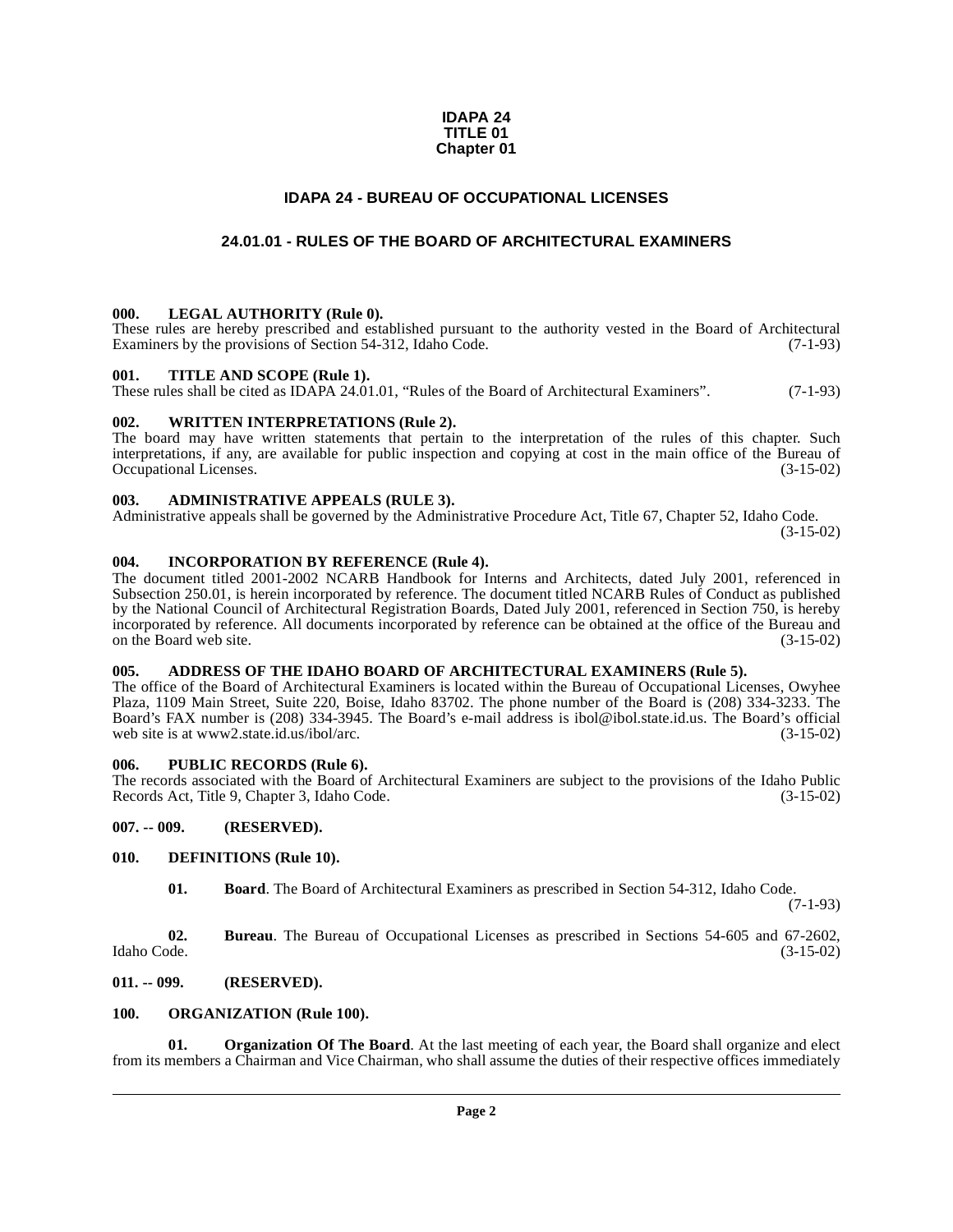### **IDAHO ADMINISTRATIVE CODE IDAPA 24.01.01 - Rules of the Board of**

upon such selection. (3-15-02)

### **a.** Chairman. The Chairman shall be a voting member of the Board, and when present preside at all meetings, appoint with the consent of the Board, all committees, and shall otherwise perform all duties pertaining to<br>the office of Chairman. The Chairman shall be an ex-officio member of all committees. (7-1-93)

the office of Chairman. The Chairman shall be an ex-officio member of all committees.

<span id="page-2-8"></span>**02. Board Members And Duties**. (7-1-93)

**b.** Vice Chairman. The Vice Chairman shall, in the absence or incapacity of the Chairman exercise the d possess all the powers of the Chairman. (7-1-93) duties and possess all the powers of the Chairman.

**c.** Bureau Chief. The Chief of the Bureau of Occupational Licenses shall act as an agent of the Board and shall be the official keeper of all records of the Board. The Bureau shall provide such services as may be authorized by Section 26, Title 67, Idaho Code, and as defined under contract between the Bureau and the Board.

(3-15-02)

#### <span id="page-2-0"></span>**101. -- 149. (RESERVED).**

#### <span id="page-2-13"></span><span id="page-2-1"></span>**150. PROCEDURES AND DUTIES (Rule 150).**

<span id="page-2-12"></span>**01. Meetings**. The Board shall meet at least four (4) times annually at such times and places as designated by the Board or the Chairman of the Board. Special meetings may be held at the call of the Chairman, and all members shall be notified in writing, thereof.  $(7-1-98)$ 

<span id="page-2-17"></span>**02.** Voting. A quorum shall be four Board members. A majority vote of Board members present shall dered the action of the Board as a whole. Any motion before the Board shall fail on a tie vote. (7-1-97) be considered the action of the Board as a whole. Any motion before the Board shall fail on a tie vote.

#### <span id="page-2-2"></span>**151. -- 199. (RESERVED).**

#### <span id="page-2-11"></span><span id="page-2-3"></span>**200. FEES (Rule 200).**

Fees for Examinations and Licensure. (7-1-93)

<span id="page-2-10"></span>**01. Fees For Examination**. Examination fees will be as established by the National Council of Architectural Registration Boards (NCARB). (7-1-97)

**a.** Processing Fee. Applicants for licensing by examination must submit a twenty-five dollar (\$25) is fee. (7-1-98) processing fee.

<span id="page-2-7"></span>**02.** Annual Renewal Fee. Annual renewal fee - Seventy-five dollars (\$75). (7-1-93)

<span id="page-2-9"></span>**03. Endorsement Fee**. Endorsement Fee - One hundred fifty dollars (\$150). (7-1-93)

<span id="page-2-16"></span><span id="page-2-15"></span>**04. Reinstatement Fees**. Reinstatement fees are as provided in Section 67-2614, Idaho Code.

(7-1-98)

**05. Refund Of Fees**. No refund of fees shall be made to any person who has paid such fees for application for examination, or reexamination, licensure, or reinstatement of license. (7-1-98)

#### <span id="page-2-4"></span>**201. -- 249. (RESERVED).**

#### <span id="page-2-14"></span><span id="page-2-5"></span>**250. QUALIFICATIONS OF APPLICANTS (Rule 250).**

<span id="page-2-6"></span>**01. ARE Applicants**. All applicants for the Architectural Registration Examination (ARE) shall possess the minimum qualifications required by the 2001-2002 NCARB Handbook for Interns and Architects, dated July 2001, where such Handbook for Interns and Architects does not conflict with Idaho law. All applicants for the ARE must have completed the Intern Development Program (IDP) requirements. (3-15-02)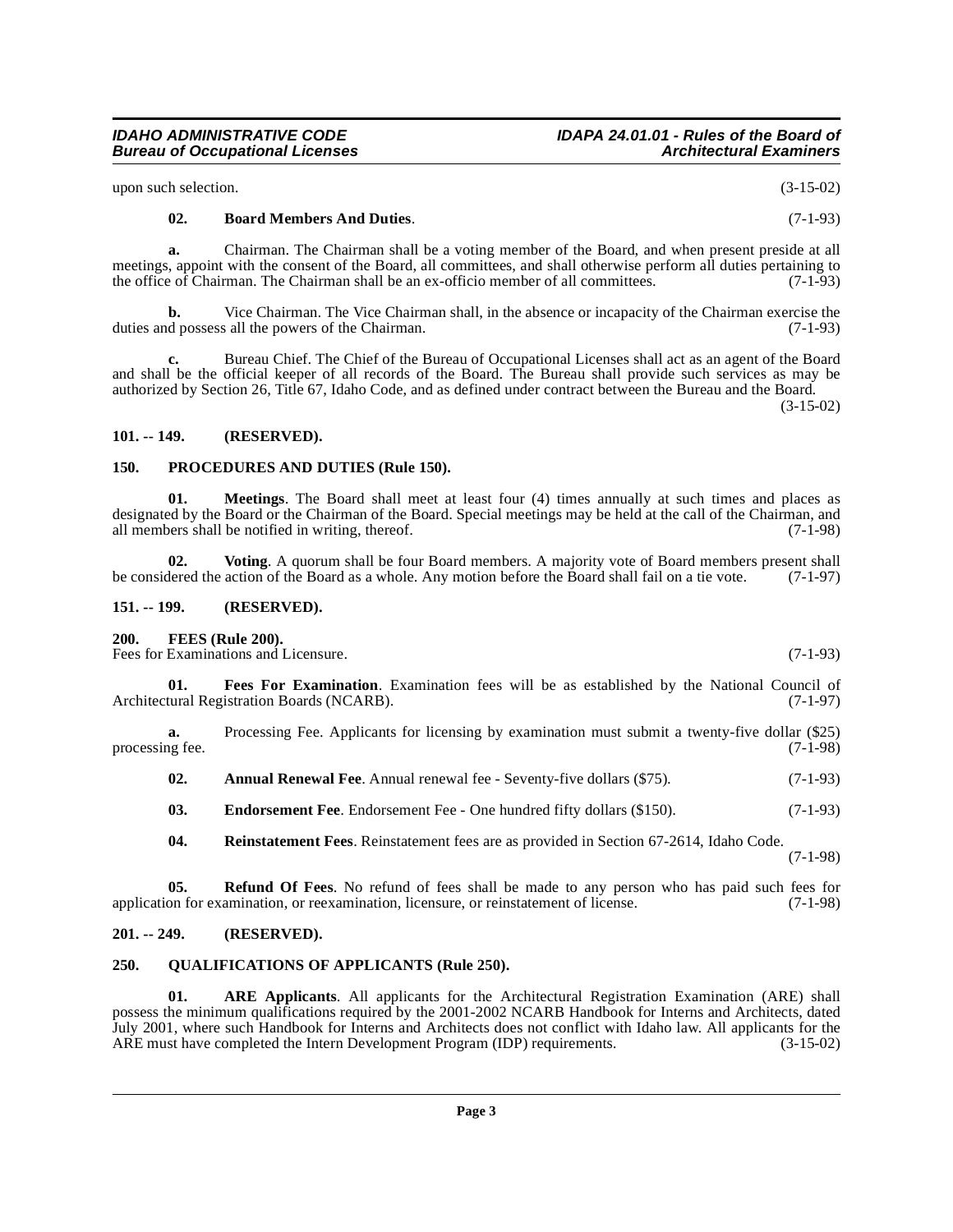## **IDAHO ADMINISTRATIVE CODE IDAPA 24.01.01 - Rules of the Board of**

<span id="page-3-3"></span>**02. Experience In Lieu Of Degree Applicants**. The Board may allow an applicant without an architecture degree to sit for the architecture examination upon determining that such applicant has attained the knowledge and skill approximating that attained by graduation from an accredited architecture curriculum including the submission of a record of eight (8) years or more of experience in architecture work of a character deemed satisfactory by the Board. Two  $(2)$  years of eight  $(8)$  or more years of experience may be accepted if determined that such experience is directly related to architecture under the direct supervision of a registered engineer (practicing as a structural, civil, mechanical or electrical engineer in the field of building construction) or a registered landscape architect. At least six (6) years of such experience must be obtained while working under the direct supervision of a licensed architect.

<span id="page-3-0"></span>**251. – 299. (RESERVED).**

#### <span id="page-3-1"></span>**300. APPLICATION (Rule 300).**

#### <span id="page-3-5"></span><span id="page-3-2"></span>**01. Licensure By Examination**. (7-1-93)

**a.** Application for examination shall be made on the uniform application form adopted by the Board ished to the applicant by the Bureau.  $(3-15-02)$ and furnished to the applicant by the Bureau.

**b.** Applicants shall furnish all information required by the uniform application form and shall include wing:  $(3-15-02)$ the following:

i. Certified transcript of all subjects and grades received for all college courses taken. (7-1-93)

ii. If graduated from a college or university, furnish certification of graduation and a certified transcript of all work completed.

iii. Furnish statement or statements, of all actual architectural or other applicable experience signed by the person under whose supervision the work was performed, giving kind and type of work done, together with dates of employment. (7-1-93)

iv. A recent passport photograph taken within the previous year for identification purposes. (3-30-01)

v. In addition to the above required information, an applicant having credits or a degree or degrees from any college or university shall furnish the Board a certified statement from each above institution stating by what accrediting group, if any, such credits or degree or degrees are accredited. (7-1-93) what accrediting group, if any, such credits or degree or degrees are accredited.

**c.** Application shall not be reviewed by the Board until all required information is furnished and the required fee is paid. (3-15-02)

**d.** To be considered by the Board, properly completed applications must be received by the Bureau at ty (30) days prior to the first day of the month in which the Board will meet. (3-15-02) least thirty (30) days prior to the first day of the month in which the Board will meet.

#### <span id="page-3-4"></span>**02. Licensure By Endorsement - Blue Cover**. (7-1-97)

**a.** General requirements. Application shall be accompanied by a current blue cover dossier compiled by the NCARB certifying that the applicant has satisfactorily passed the standard NCARB examinations, or NCARB authorized equivalent and shall include letters, transcripts, and other documents substantiating all statements relative to education and experience made in said application as required by the Board. (7-1-97) to education and experience made in said application as required by the Board.

**b.** Seismic knowledge requirements for endorsement applicants. Each applicant for license under endorsement to practice architecture in the state of Idaho shall submit evidence of his skill and knowledge in seismic design and such evidence shall be submitted and signed by the applicants acknowledged before a notary public, and shall contain one of the following statements: (7-1-97) shall contain one of the following statements:

i. "I have passed the examinations in Building Construction and Structural Design of the Western Conference of State Architectural Registration Boards in June 1963 or since and/or the NCARB in 1965 or since."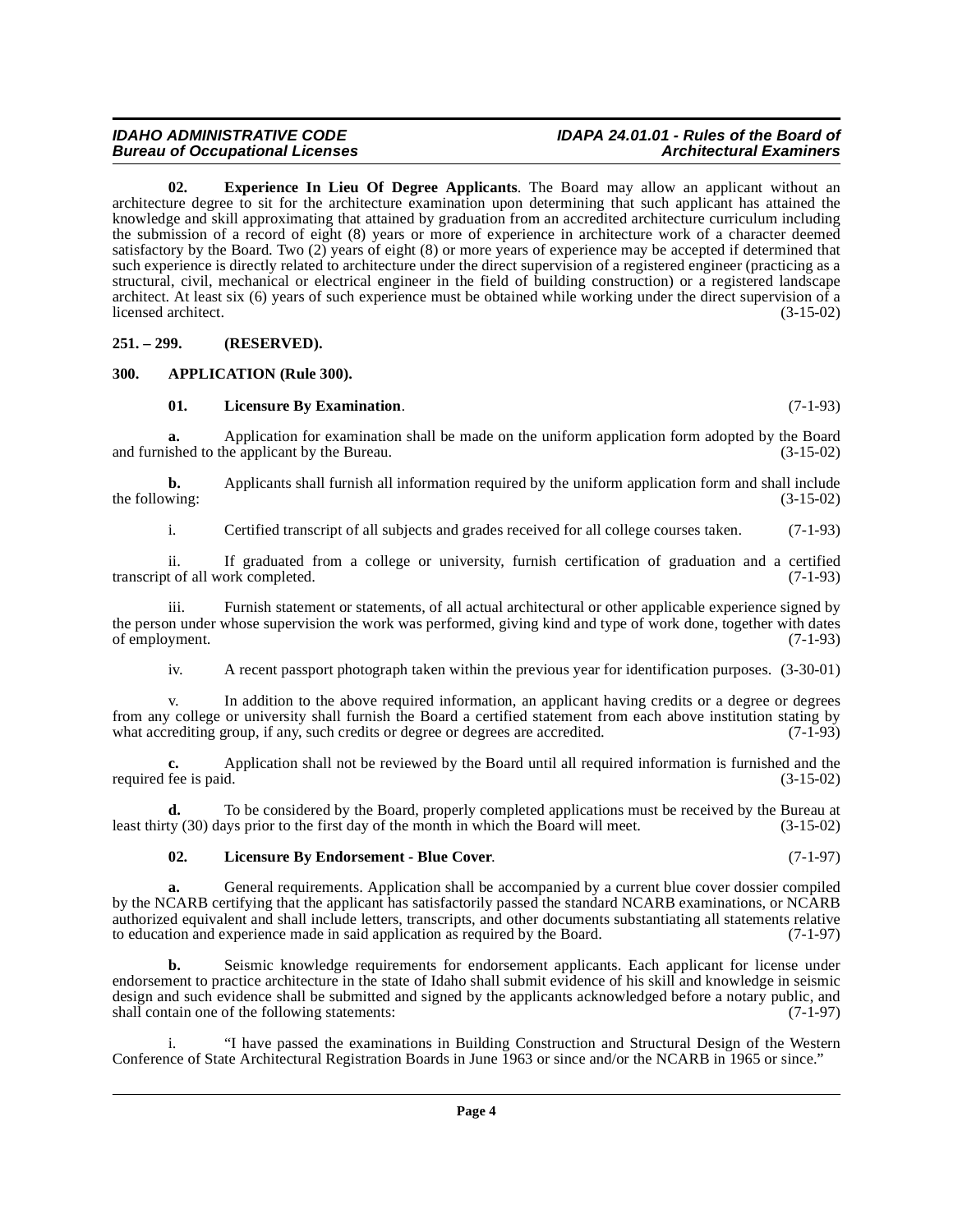#### (7-1-97)

ii. "I am registered in the State of \_\_\_\_\_\_\_\_\_\_\_\_in 20\_\_\_, where competence in seismic was a requirement for registration since  $\overline{20}$  ..." (7-1-93)

iii. Certification of the successful completion of the seismic seminar approved by the National (7-1-93) Conference of Architectural Registration Boards.

**c.** All applicants shall attach to their statement a certification from the State architectural registration agency of the cited state attesting the adequacy of the cited seismic examination.  $(7-1-93)$ 

#### <span id="page-4-2"></span>**03. Licensure By Endorsement - Equivalency**. (7-1-97)

**a.** Application shall be made on the uniform application form adopted by the Board and furnished to cant by the Bureau. (3-15-02) the applicant by the Bureau.

**b.** Applicant shall comply with all requirements set forth in Subsections 300.01, 300.02.b.i., <br>ii., 300.02.b.iii., and 300.02.c. 300.02.b.ii., 300.02.b.iii., and 300.02.c.

**c.** Applicant shall provide proof of holding a current and valid license issued by another state, a licensing authority recognized by the Board. (7-1-97)

**d.** Applicant shall provide proof of satisfactorily passing the NCARB examinations or NCARB authorized equivalent examination, as determined by the Board.  $(7-1-97)$ 

#### <span id="page-4-0"></span>**301. -- 349. (RESERVED).**

#### <span id="page-4-3"></span><span id="page-4-1"></span>**350. REGISTRATION EXAMINATION (Rule 350).**

The Board, having found that the content and methodology of the ARE prepared by NCARB is the most practicable and effective examination to test an applicant's qualifications for registration, adopts the ARE as the single, written and/or electronic examination for registration of architects in this state, and further adopts the following rules with respect thereto:  $(7-1-97)$ 

**01. When Taken**. The Board will cause the ARE, prepared by NCARB, to be administered to all applicants eligible, in accordance with the requirements of the Board, by their training and education to be examined for registration on dates scheduled by the NCARB. The Board shall cause repeat divisions of the ARE to be administered to qualified candidates on such dates as are scheduled by the NCARB. (7-1-98) administered to qualified candidates on such dates as are scheduled by the NCARB.

| - 02. | <b>Content.</b> The ARE comprises nine (9) divisions as follows: | $(7-1-93)$ |
|-------|------------------------------------------------------------------|------------|
| а.    | Division A - PRE-DESIGN.                                         | $(7-1-98)$ |
| b.    | Division B - SITE PLANNING.                                      | $(7-1-98)$ |

i. Candidates who have not passed both Division B Written and Graphic prior to computerized ARE will need to take Site Planning. (7-1-98)

**c.** Division C - BUILDING PLANNING and BUILDING TECHNOLOGY. (7-1-98)

i. Candidates who have not passed Division C prior to computerized ARE need to take both Building Planning and Building Technology. (7-1-98)

| - d. -       | Division D/F - GENERAL STRUCTURES.      | $(7-1-98)$ |
|--------------|-----------------------------------------|------------|
| <b>e.</b>    | Division E - LATERAL FORCES.            | $(7-1-98)$ |
| $\mathbf{f}$ | Division G - MECHANICAL AND ELECTRICAL. | $(7-1-98)$ |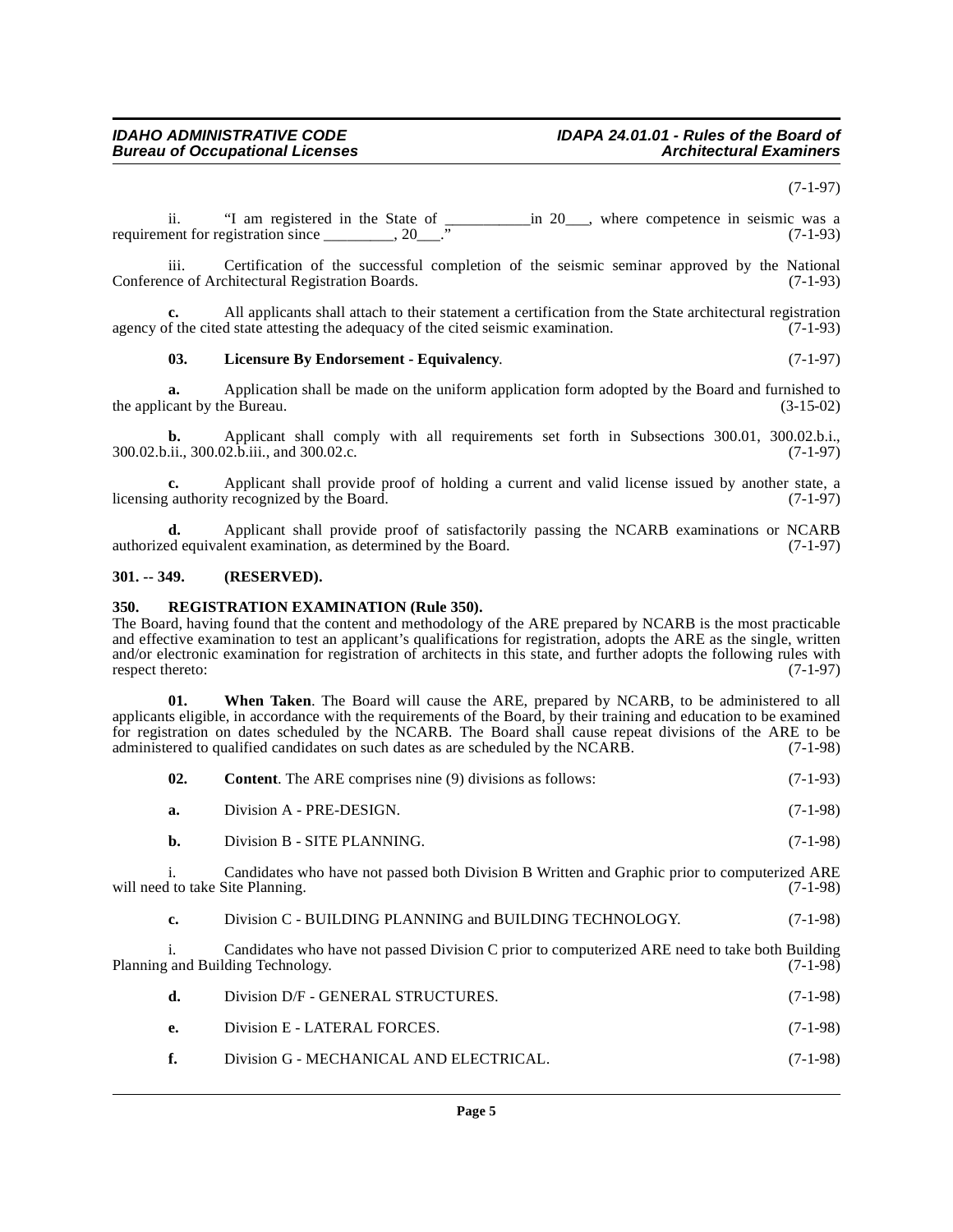|  | Division H - MATERIALS AND METHODS. | $(7-1-98)$ |
|--|-------------------------------------|------------|
|--|-------------------------------------|------------|

#### <span id="page-5-4"></span>**h.** Division I - CONSTRUCTION DOCUMENTS AND SERVICES. (7-1-98)

**03. Grading**. The ARE shall be graded in accordance with the methods and procedures recommended by the NCARB. To achieve a passing grade on the ARE, an applicant must receive a passing grade in each division. Grades from the individual division may not be averaged. Applicants will have unlimited opportunities to retake division which they fail. The Board shall accept passing grades of computer administered divisions of the ARE as satisfying the requirements for said division(s) when such examinations are administered as prescribed by the NCARB regardless of the date of the examination or location in which the examination took place.  $(7-1-93)$ NCARB regardless of the date of the examination or location in which the examination took place.

<span id="page-5-8"></span>**04. Transfer Credits**. Except as indicated at Subsection 350.02, above, applicants who had passed portions of the previous registration examinations (Professional Examination - Section A, Professional Examination - Section B, and Qualifying Test) will receive the transfer credits set forth below and need only take those divisions of ARE for which no transfer credit has been received. To be eligible for transfer credits for any portion of the Professional Examination - Section B, the applicant must have passed three (3) parts of that examination in one (1) sitting, in or after December, 1980.

NOTE: Since the history and theory of architecture is incorporated into all divisions of the ARE, no credit will be given for having passed the Oualifying Test - Section A. History. (7-1-98) given for having passed the Qualifying Test - Section A, History.

| For previous examinations passed credits go to the following ARE divisions: | $(7-1-93)$ |
|-----------------------------------------------------------------------------|------------|
|                                                                             |            |

- i. Professional Examination Section B, Parts I and II -- Division A. (7-1-93)
- ii. Professional Examination Section A, (Design/Site) -- Divisions B and C. (7-1-93)
- iii. Professional Examination Section B, Part III -- Divisions D, E, F, G, and H. (7-1-93)
- iv. Qualifying Test Section B -- Divisions D, E and F. (7-1-93)
- v. Qualifying Test Section D -- Division G. (7-1-93)
- vi. Qualifying Test Section C -- Division H. (7-1-93)
- vii. Professional Examination Section B, Part IV -- Division I. (7-1-93)

**b.** Applicants without an accredited professional degree in architecture must, in all cases, pass Divisions D, E, F, G and H of the ARE if they have not passed equivalent portions of the Qualifying Test: even though the applicant may have passed the professional Examination - Section B, Part III. (7-1-93)

**c.** Applicants without an accredited professional degree in architecture must in all cases, pass Division A of the ARE if they have not passed Section A of the Qualifying Test: even though the applicant may have passed the Professional Examination - Section B, Parts I and II. (7-1-93) passed the Professional Examination - Section B, Parts I and II.

#### <span id="page-5-0"></span>**351. MISCELLANEOUS REQUIREMENTS FOR EXAMINATION (Rule 351).**

<span id="page-5-6"></span><span id="page-5-5"></span><span id="page-5-3"></span>**01. Personal Interviews**. Personal interviews may be administered at the option of the Board. (7-1-93)

#### <span id="page-5-1"></span>**352. -- 374. (RESERVED).**

#### <span id="page-5-2"></span>**375. ARCHITECTURAL INTERN (Rule 375).**

An individual may represent themselves as an architectural intern only under the following conditions: (3-15-02)

<span id="page-5-7"></span>**01. Supervision**. Each architectural intern shall be employed by and work under the direct supervision of an Idaho licensed architect. (3-15-02)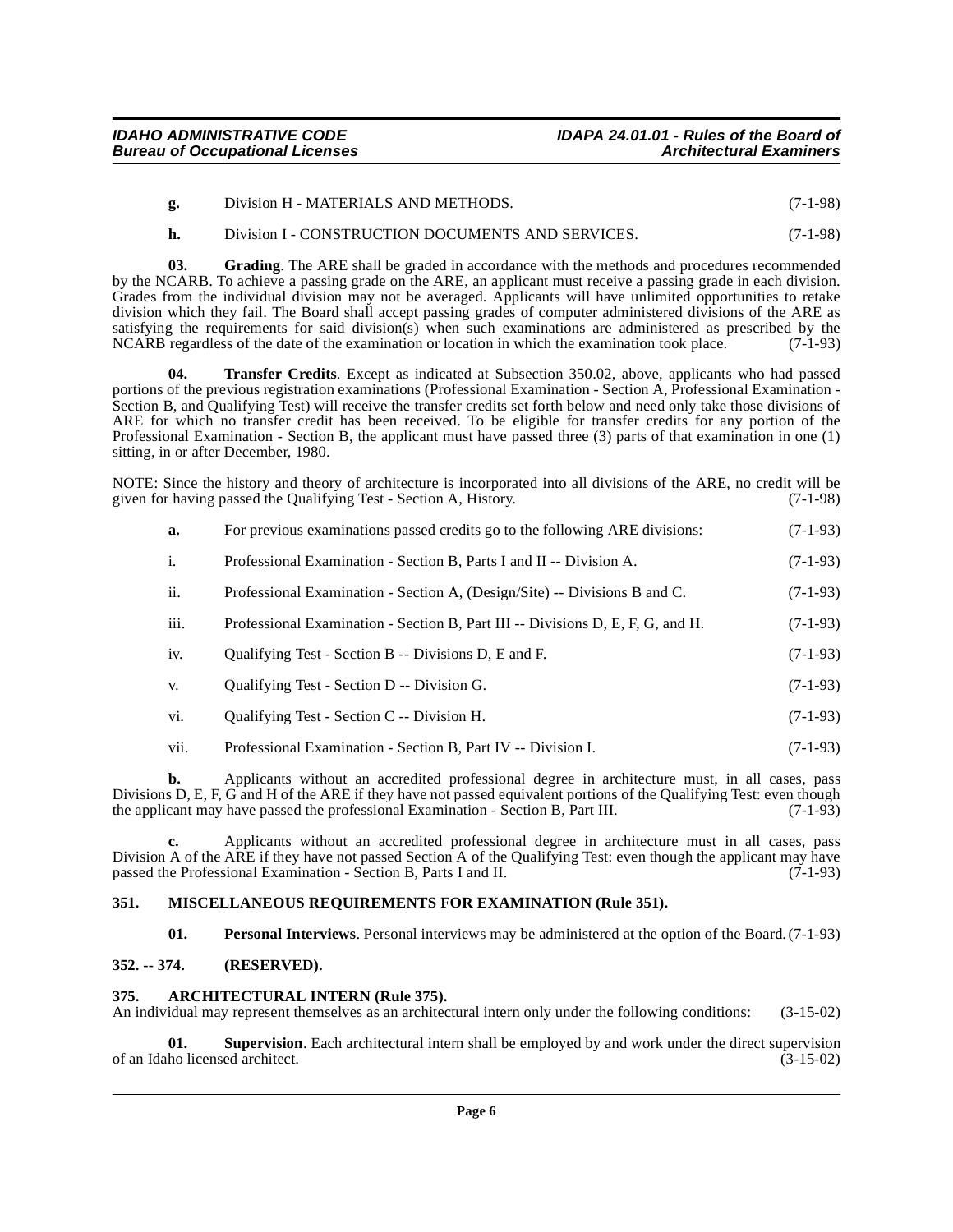**02. IDP Enrollment**. Each architectural intern shall be enrolled in the National Council of Architectural Registration Board's (NCARB) Intern Development Program (IDP) and shall maintain a record in good standing.  $(3-15-02)$ 

<span id="page-6-15"></span><span id="page-6-11"></span>**03. Record**. Each architectural intern shall possess either: (3-15-02)

**a.** A record with the NCARB establishing that IDP training units are being earned in any of the IDP settings A, B, C, D or E; or training settings  $A$ ,  $B$ ,  $C$ ,  $D$  or  $E$ ; or

<span id="page-6-14"></span>**b.** A record establishing completion of all IDP training regulations as specified by NCARB.

(3-15-02)

**04. Prohibitions**. An architectural intern shall not sign or seal any architectural plan, specification, or other document. An architectural intern shall not engage in the practice of architecture except under the direct supervision of an Idaho licensed architect.

<span id="page-6-16"></span>**05. Registration**. Each architectural intern shall register with the Board on forms provided by the Bureau of Occupational Licenses that shall include the names and addresses of their employer, IDP supervisor, and<br>(3-15-02)  $IDP$  mentor.  $(3-15-02)$ 

#### <span id="page-6-0"></span>**376. -- 399. (RESERVED).**

#### <span id="page-6-12"></span><span id="page-6-1"></span>**400. MISCELLANEOUS REQUIREMENTS (Rule 400).**

<span id="page-6-13"></span>**01. Practice Of Architecture**. Idaho Law prohibits the practice of architecture by any unlicensed r firm for any reason. (7-1-93) person or firm for any reason.

<span id="page-6-9"></span>**02. Corporations**. Corporations organized to do general business in the state of Idaho may not practice ure in the state of Idaho. (7-1-93) architecture in the state of Idaho.

<span id="page-6-10"></span>**03. Firm Names**. Firm names incorporating the use of names of unlicensed individuals are considered in violation of Section 54-310, Idaho Code. (7-1-93)

#### <span id="page-6-2"></span>**401. -- 409. (RESERVED).**

#### <span id="page-6-3"></span>**410. USE OF AN ARCHITECT'S SEAL (Rule 410).**

An architect's seal shall be placed on all technical submissions prepared personally by the architect or prepared by his staff under the architect's direction and personal supervision. An architect shall only seal those documents prepared by another licensed professional where the architect has both control over and detailed professional knowledge of the work or matters contained in said document. Nothing in this rule shall limit an architect's responsibility to the owner for the work of other licensed professionals to the extent established by contract between the owner and architect.

 $(4 - 5 - 00)$ 

#### <span id="page-6-4"></span>**411. -- 449. (RESERVED).**

#### <span id="page-6-7"></span><span id="page-6-5"></span>**500. AFFILIATION (Rule 500).**

<span id="page-6-8"></span>**01. Board Is An Active Member Of The Western Conference Of The Architectural Registration Boards**. This Board by approved resolution and payment of the proper fees by the proper authority is an active member of the Western Conference of the Architectural Registration Boards. The Board shall designate one or more delegates from the Board to attend the annual meeting of the Western Conference and approve payment of the expenses of the delegate or delegates by the state of Idaho in accordance with the law. (7-1-93)

<span id="page-6-6"></span>**02. Administration Of Construction Contracts**. Under Section 54-309, paragraph 1-c, "Practice of Architecture," Section 54-305, paragraph 1-f, Grounds for Discipline, the words "Administration of Construction Contracts," in accordance with current knowledge and usage in the profession means "Administration of the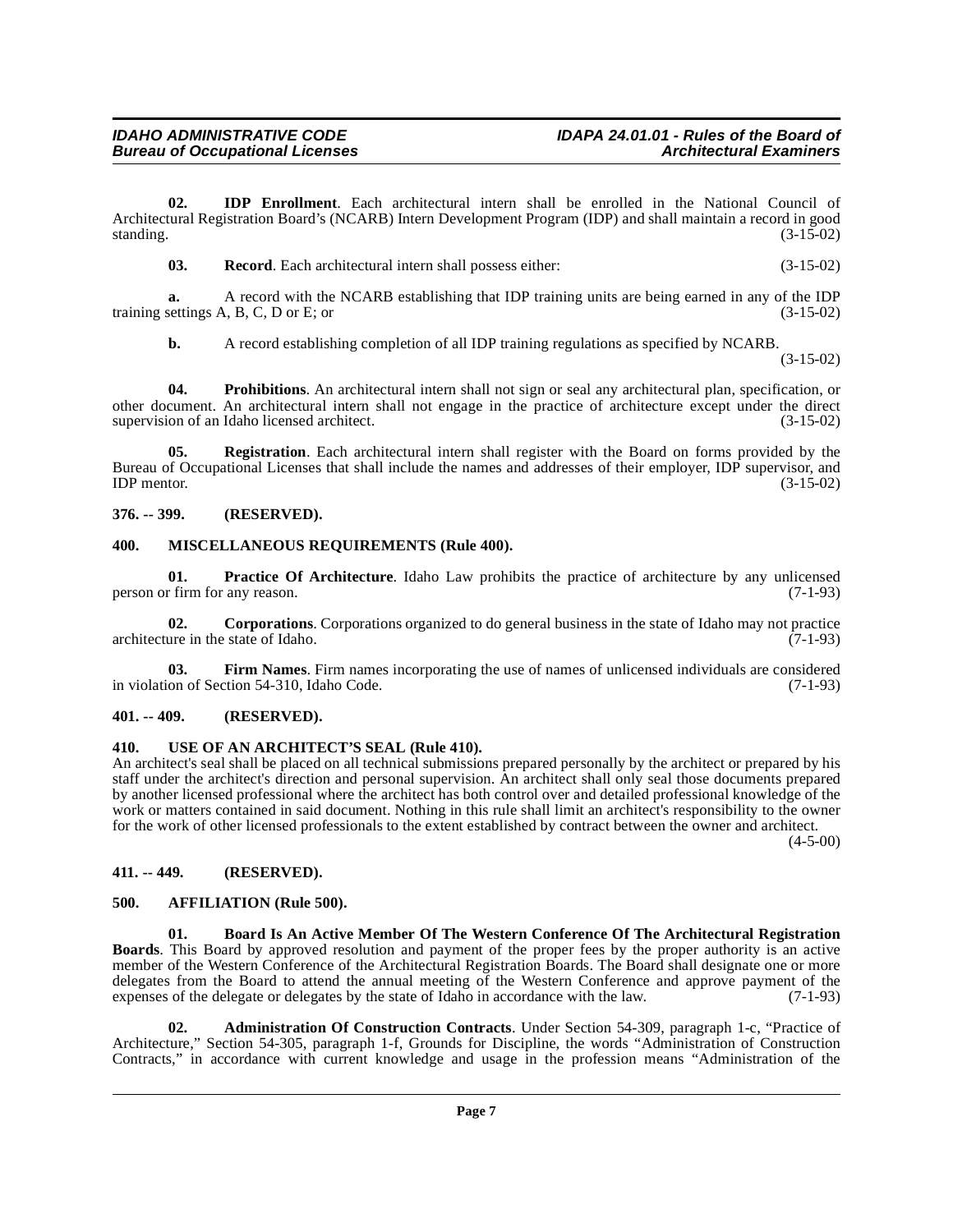Contract" as defined in the relevant Contract for Construction or Owner-Architect Agreement as published by the American Institute of Architects. (4-5-00) American Institute of Architects.

#### <span id="page-7-0"></span>**501. -- 549. (RESERVED).**

#### <span id="page-7-14"></span><span id="page-7-1"></span>**550. INTERPRETATIONS (Rule 550).**

The following interpretation of Laws relating to Architecture in Idaho Code are hereby made by the Board. (7-1-93)

<span id="page-7-17"></span>**01. Reference To Building**. Under Section 54-309, reference to any building wherein the safeguarding of life, health, and property is concerned means any building which public or private sector of population may use or any building into which the public or private sector of the population is invited either as spectators, visitor, student, guest, or employee, or any building where the private or public sector of the population conducts business. (7-1-93)

<span id="page-7-10"></span>**02. Administration Of Construction Contracts**. Under Section 54-309, paragraph 1-c, "Practice of Architecture," Section 54-305, paragraph 1-f, Grounds for Discipline, the words "Administration of Construction Contracts", in accordance with current knowledge and usage in the profession means "Administration of the Contract" as defined in the relevant Contract for Construction or Owner-Architect Agreement as published by the American Institute of Architects. (4-5-00) American Institute of Architects.

<span id="page-7-16"></span>**03. Professional Standards**. Under Section 54-305, an architect shall be completely objective and truthful in all professional reports, statements, or testimony and shall include therein all relevant and pertinent information known to him.  $(7-1-93)$ 

<span id="page-7-13"></span>**04. Direct Supervision**. Direct supervision is that degree of supervision by a licensed architect overseeing the work of another whereby the architect has both control over, and detailed professional knowledge of, the work prepared under his or her supervision. The primary contract or agreement for the project must be between the architect of record and the entity for which architectural services are provided, not between the person being supervised and the entity for which the services are provided.  $(7-1-98)$ 

#### <span id="page-7-2"></span>**551. -- 599. (RESERVED).**

#### <span id="page-7-15"></span><span id="page-7-3"></span>**600. LEGAL ADVICE (Rule 600).**

All legal advice shall be furnished the Board by the Office of the Attorney General of the State of Idaho or such legal advice may be furnished by private legal counsel with the approval of the Board. (7-1-93) advice may be furnished by private legal counsel with the approval of the Board.

#### <span id="page-7-4"></span>**601. -- 699. (RESERVED).**

#### <span id="page-7-5"></span>**700. RULES OF PROCEDURE UNDER THE ADMINISTRATIVE PROCEDURE ACT (Rule 700).**

All procedures available under the Board of Architects shall be those adopted by the Bureau of Occupational Licenses. (7-1-93) Licenses. (7-1-93)

<span id="page-7-6"></span>**701. -- 749. (RESERVED).**

#### <span id="page-7-11"></span><span id="page-7-7"></span>**750. CODE OF ETHICS (Rule 750).**

<span id="page-7-18"></span>**01. Rules Of Conduct**. The NCARB Rules of Conduct are hereby adopted as the Code of Ethics for all Idaho licensed architects. (3-15-02)

<span id="page-7-19"></span>**02. Violation Of The Code Of Ethics**. The Board will take action against a licensee under Section 54- 305 (h), Idaho Code, who is found in violation of the Code of Ethics. (7-1-93)

#### <span id="page-7-12"></span><span id="page-7-8"></span>**751. COSTS AND FEES IN DISCIPLINARY PROCEEDING (Rule 751).**

The Board may order a licensed architect to pay the costs and fees incurred by the Board in the investigation or prosecution of the licensee for violation of Section 54-305(1)(a)(i), Idaho Code. (3-18-99) prosecution of the licensee for violation of Section  $54-305(1)(a)(i)$ , Idaho Code.

#### <span id="page-7-9"></span>**752. -- 799. (RESERVED).**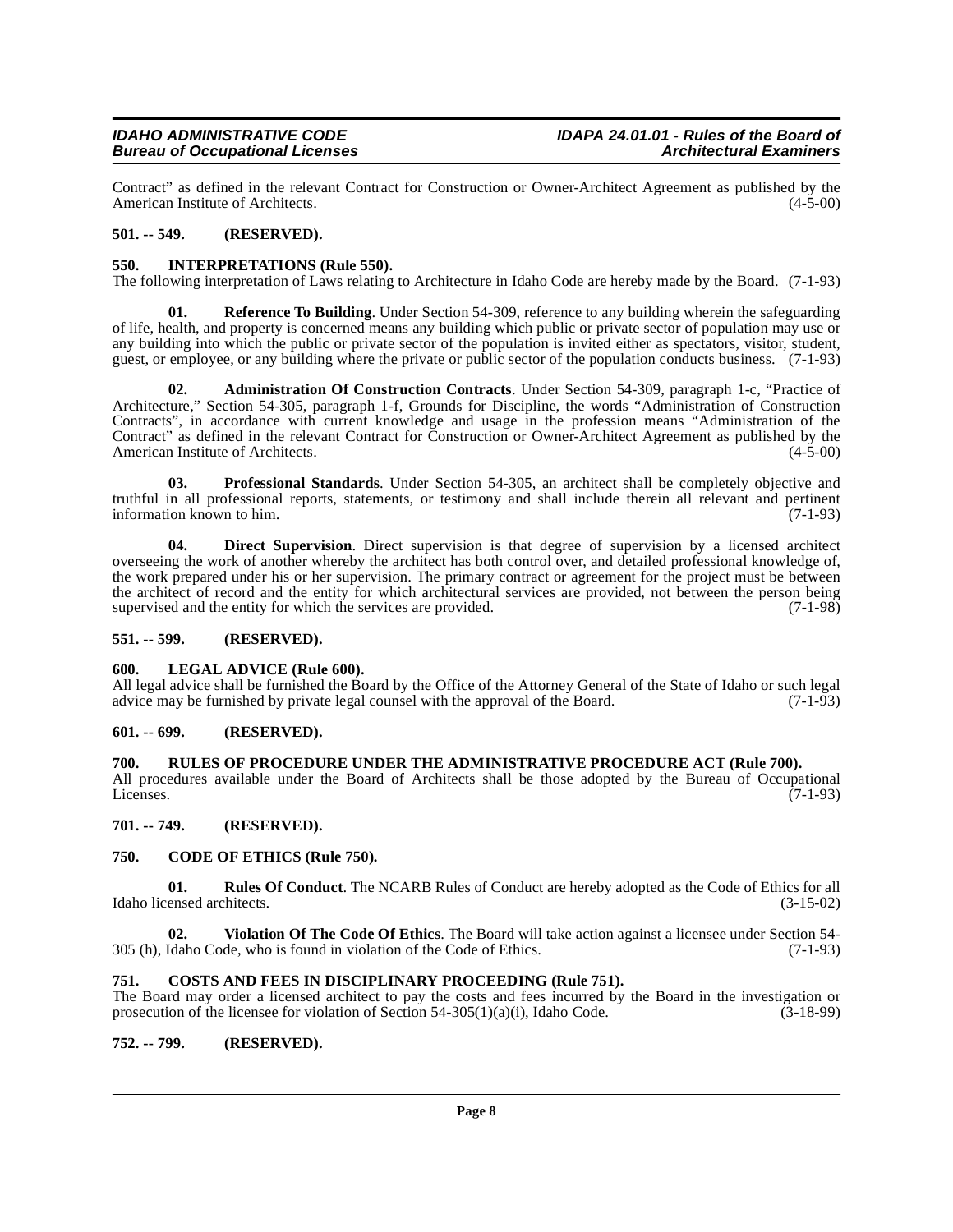#### <span id="page-8-0"></span>**800. RULE MAKING HISTORY PRIOR TO JULY 1, 1993 (Rule 800).**

ADOPTED DECEMBER 29, 1989 EFFECTIVE JANUARY 18, 1990 ADOPTED BY EMERGENCY NOVEMBER 2, 1990 EFFECTIVE APRIL 4, 1991 ADOPTED BY EMERGENCY MARCH 1, 1991 EFFECTIVE JUNE 4, 1991 SUPERSEDING ALL PREVIOUS RULES (7-1-93)

#### <span id="page-8-1"></span>**801. -- 999. (RESERVED).**